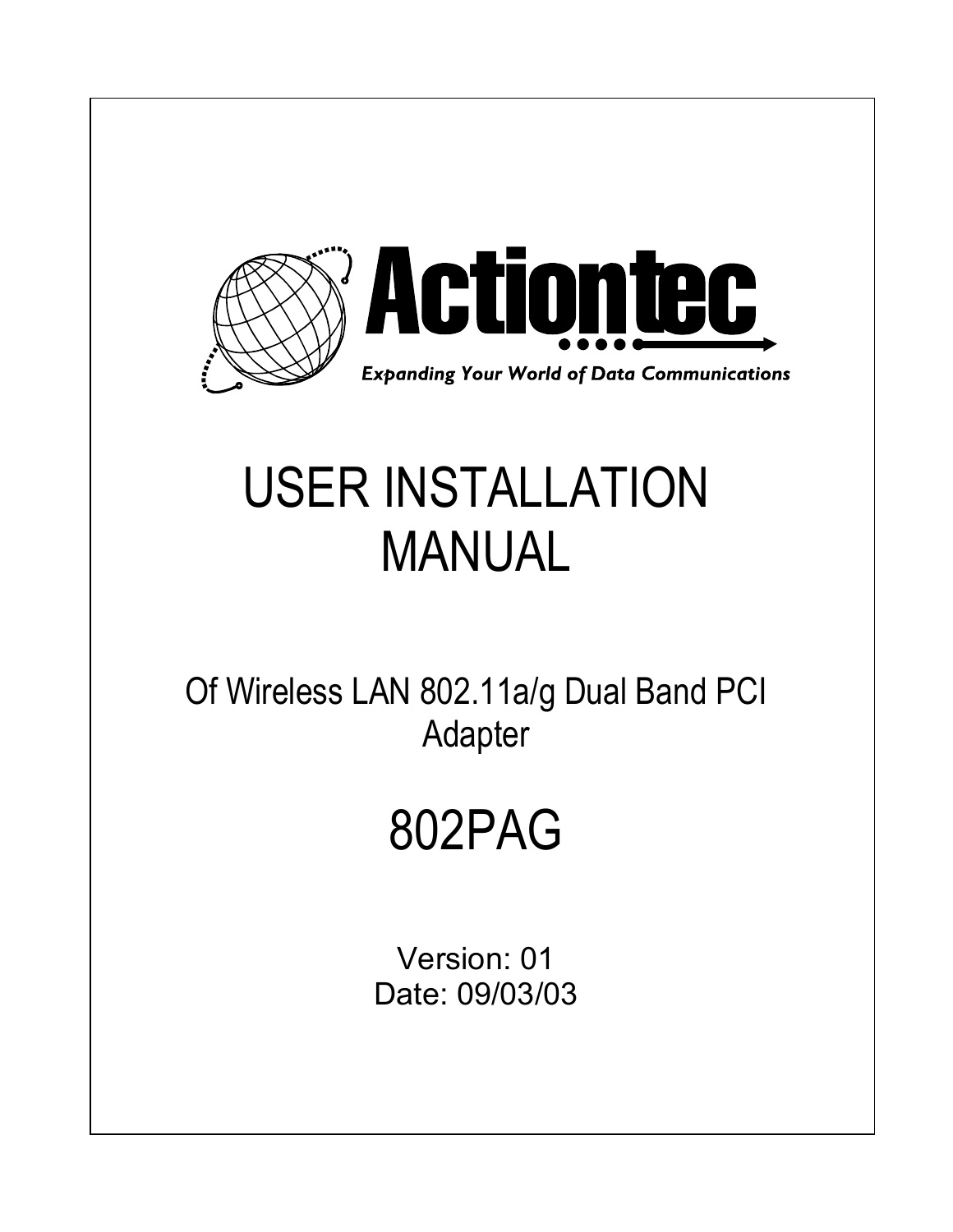# Contents:

# 802.11a/g Wireless LAN

- Device Description
- System Requirements
- Windows 2000
- LED Indicator
- Regulatory Compliance Information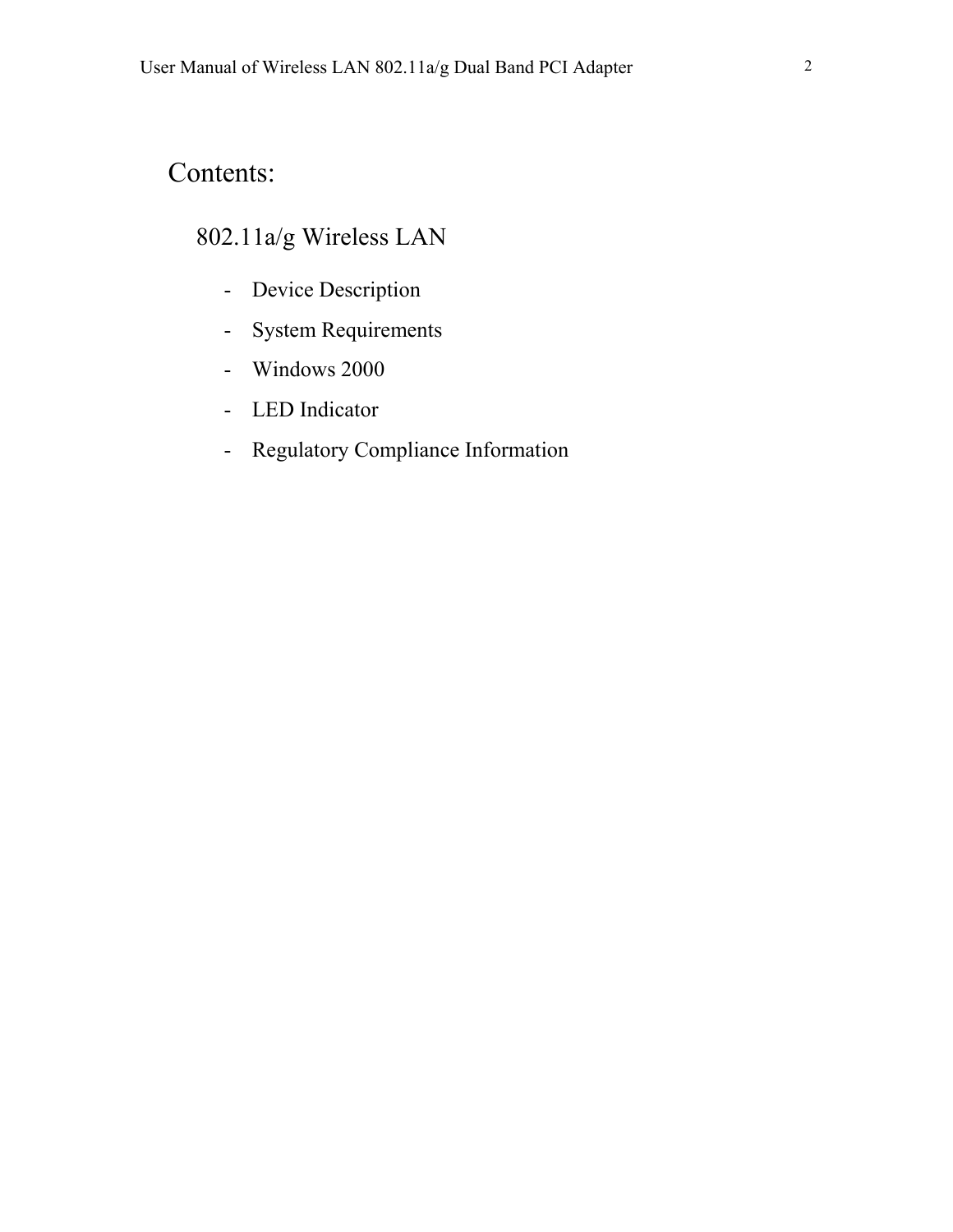## **Device Description**

The 802PAG is a Wireless PCI adapter to support IEEE 802.11b/g and/or 802.11a standard. This adapter can be configured to support either 802.11b/g only or 802.11abg standard.



### **System Requirements**

Desktop PC containing:

- 32-bit PCI Bus slot
- 32 MB memory or greater
- 300 MHz processor or higher

Microsoft Windows 2000 / Windows Me / Windows 98 second Edition / Windows XP / Windows NT 4.0 (with Service Pack 6)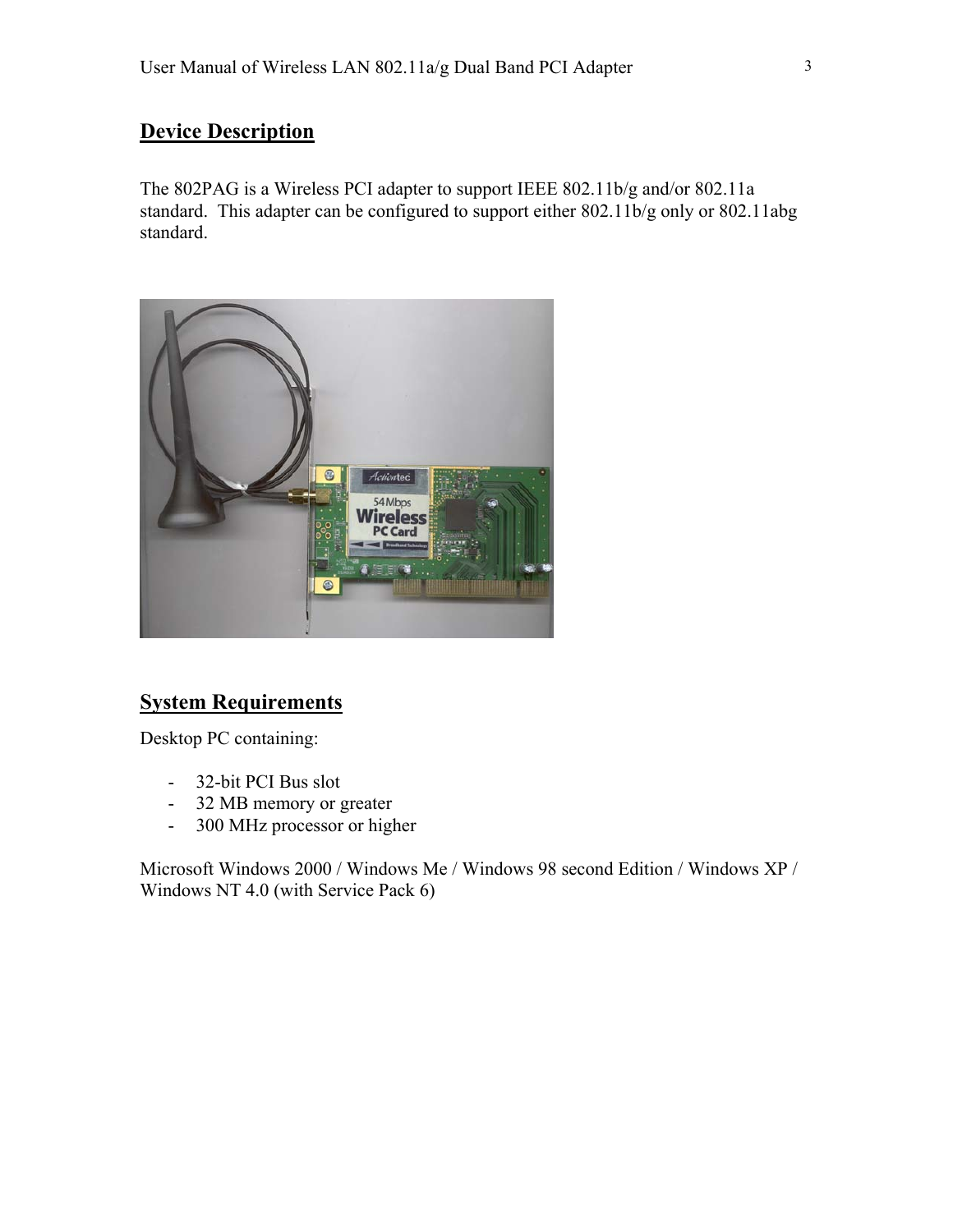#### **Windows 2000**

#### **Driver Installation (First-Time Installation)**

This section describes the  $1<sup>st</sup>$  time installation for the driver for Windows 2000. Insert 802PAG into a PCI Bus slot and follow these steps to install the NDIS driver:

- 1. Wait for the Found New Hardware Wizard dialog box to display.
- 2. Click Next to continue.
- 3. Choose "search for a suitable driver for my device (recommended)."
- 4. Click Next.
- 5. Insert the release CD into the CD-ROM drive.
- 6. Choose Specify a location under "Optional search location."
- 7. Click Next to continue.
- 8. Browse to the NDIS driver directory.
- 9. Click OK to continue.
- 10. The NDIS evaluation driver currently does not have a digital signature from Microsoft. Therefore, Windows 2000 shows a warning message. Click 'Yes' to proceed with driver installation.
- 11. Click Finish to complete the driver installation.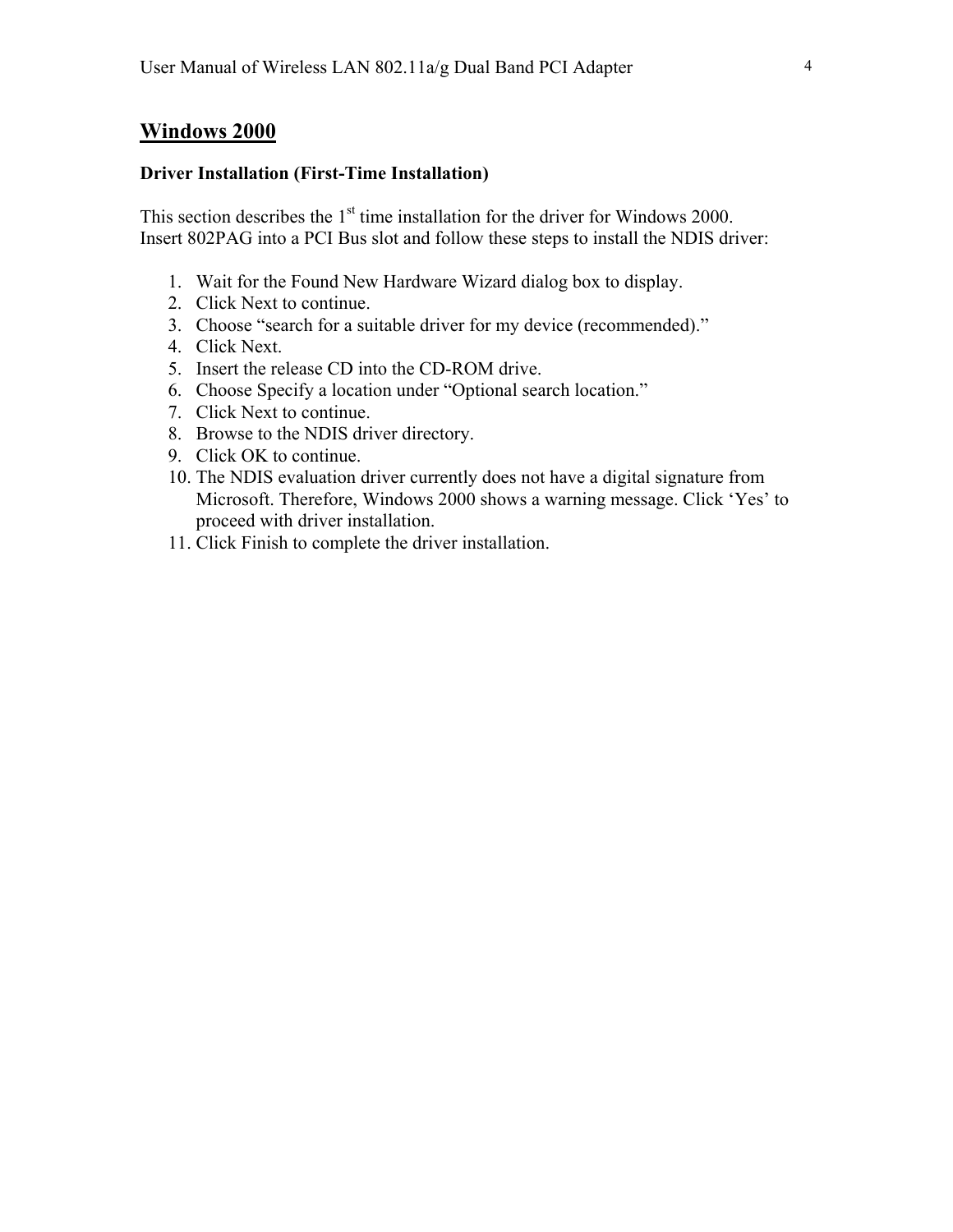#### **ACU Installation and Driver Update**

There is an InstallShield utility to upgrade the NDIS driver, if a previous release is installed, and to install the Atheros Client Utility (ACU).

When an NDIS driver has been previously installed, insert the 802PAG into a PCI Bus. Follow these steps to update the NDIS driver:

- 1. Open the InstallShield Wizard (setup.exe).
- 2. Click Next to continue.
- 3. Click 'Yes' to accept the License Agreement.
- 4. The Setup Type page provides selections as summarized in Table 1. Choose the selection appropriate for your network.

#### Table 1. **Setup Type Page Selections**

| <b>Selection</b>                   | <b>Description</b>                  |  |
|------------------------------------|-------------------------------------|--|
| Install Driver and ACU             | Recommended. Updates driver and     |  |
|                                    | installs the ACU.                   |  |
| Install Driver Only                | Installs NDIS driver only           |  |
| Install ACU Only                   | Installs ACU only.                  |  |
| Make Driver Installation Diskettes | Creates ACU installation diskettes. |  |

- 5. Click Next to continue.
- 6. Choose the destination location. Click Next to continue.
- 7. Specify the program folder to store start icons.
- 8. Use the checkbox to enable the ACU tray icon and start the ACU when restarting the system. The tray icon will appear in the Windows System Tray.
- 9. If a previous release of the ACU is installed, make sure it isnot currently running. Click Next to continue If you are running a previous version of the ACU, a dialog box will appear

requesting an exit from the program. Click OK and continue.

- 10. The Atheros NDIS evaluation driver currently does not have a digital signature from Microsoft, so Windows 2000 may show a warning message. Click Yes to proceed with driver installation.
- 11. Click Finish when the InstallShield Wizard is complete.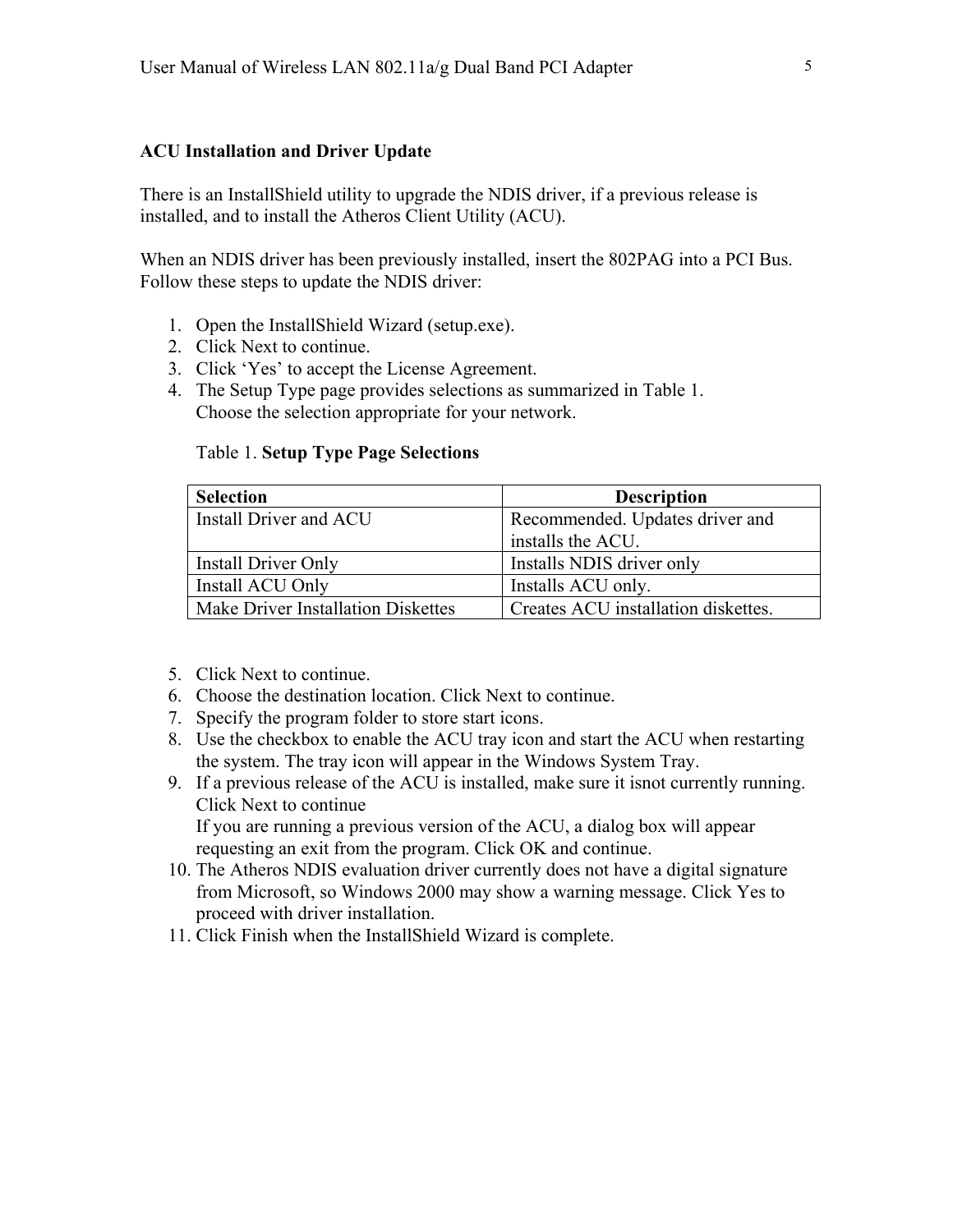#### **Driver and ACU uninstallation**

This section provides information about uninstallation procedures. To uninstall the ACU and the NDIS driver:

Use the InstallShield Updater to uninstall the NDIS driver and ACU application and remove them from the Device Manager.

- 1. Open the InstallShield Wizard (setup.exe).
- 2. Click Next to continue.
- 3. Click 'Yes' to accept the License Agreement.
- 4. On the Setup Type page, choose Uninstall Driver and Applications to uninstall drivers and ACU. Click Next to contine.
- 5. Click Finish when the InstallShield Wizard is complete.

Some files left on the system to ease reinstallation. Use the following instruction to completely remove these files.

- 1. Go to the Start menu and choose Search For Files or Folder…
- 2. Enter oem\*.inf in the "Search for files or folders named "field", and enter Atheros in the "Containing text:" field.
- 3. Click Search Now. A few files matching these criteria are possible, if previous drivers have not been removed properly.
- 4. Choose the files that have been found and delete them from the system.
- 5. To complete the uninstallation, remove the file ar5211.sys from the \WINNT\system32\drivers folder.

#### **Device Configuration**

Use the ACU to configure the device driver. The ACU provides extensive online help to aid in configuring the device.

Access ACU by clicking the Start button and choosing Programs > Atheros >ACU. The ACU tray icon is displayed in the right side of the Toolbar. Launch the ACU by doubleclicking the tray icon, or by right-clicking the tray icon and selecting Launch Station utility.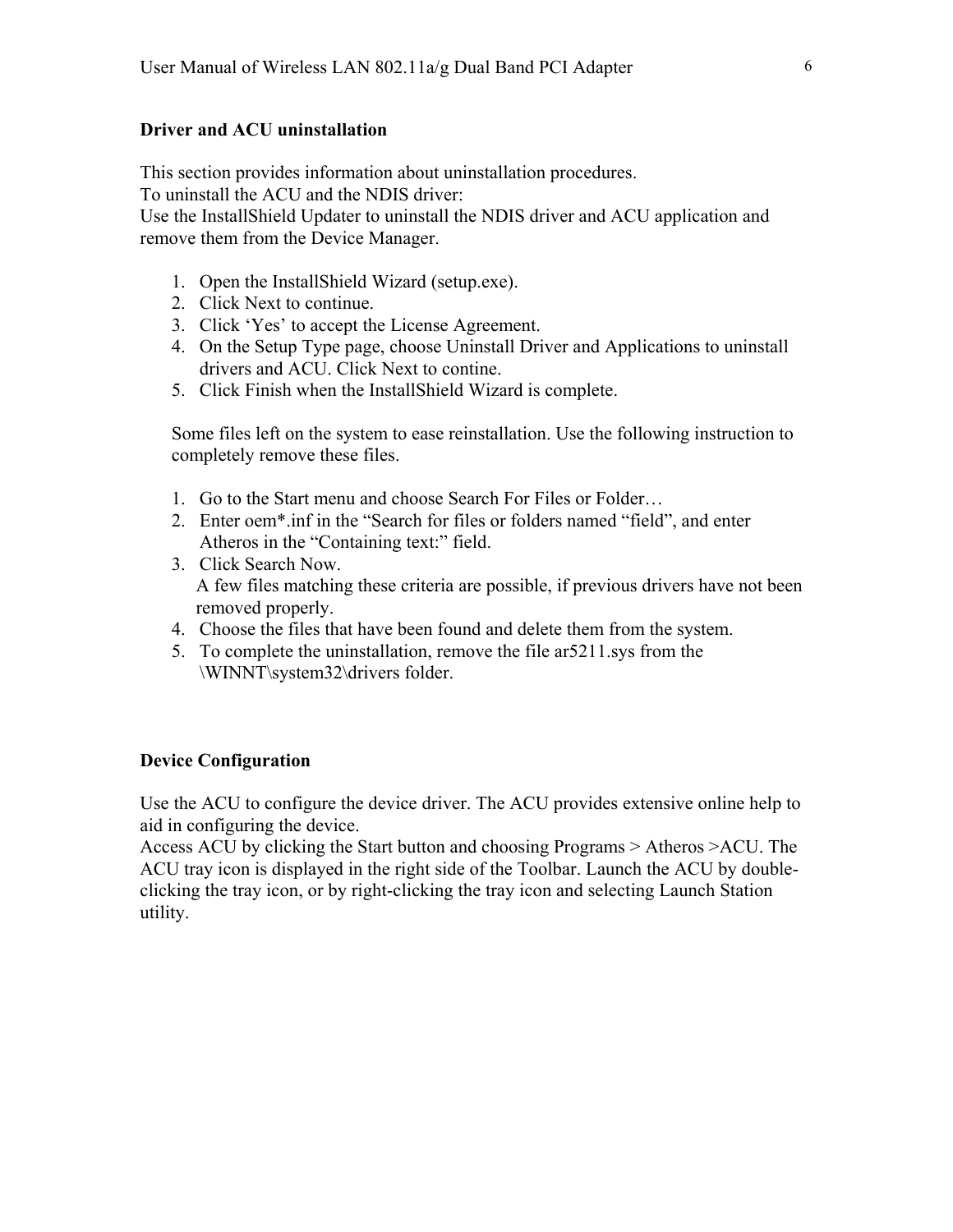## **LED Indicator**

There are two LED indicators.

## LED Functionality

| LED <sub>0</sub>   | LED1               | Meaning                                                                                                                                                                                                   | Comments                                                                                                                                                                                                                                                                                                        |
|--------------------|--------------------|-----------------------------------------------------------------------------------------------------------------------------------------------------------------------------------------------------------|-----------------------------------------------------------------------------------------------------------------------------------------------------------------------------------------------------------------------------------------------------------------------------------------------------------------|
| (Power)            | (Netowrk)          |                                                                                                                                                                                                           |                                                                                                                                                                                                                                                                                                                 |
| Slow-rate<br>blink | <b>OFF</b>         | Power save mode<br>(default from power up<br>or reset)                                                                                                                                                    |                                                                                                                                                                                                                                                                                                                 |
| ON                 | <b>OFF</b>         | Awake                                                                                                                                                                                                     | The hardware automatically<br>enter this state after exit from<br>power save mode before any<br>other activity. Changes from<br>power save mode to this state<br>might not be visible on the<br>LEDs if the software assumes<br>control of the LED blinking by<br>writing to the PCI<br>configuration register. |
| Alternate<br>blink | Alternate<br>blink | Looking for network<br>association                                                                                                                                                                        | Power LED goes ON;<br>Network LED is OFF;<br>then Power LED goes OFF and<br>Network LED goes ON                                                                                                                                                                                                                 |
| Slow-rate<br>blink | Slow-rate<br>blink | Associated or joint with<br>network; no activity                                                                                                                                                          |                                                                                                                                                                                                                                                                                                                 |
| Fast-rate<br>blink | Fast-rate<br>blink | Associated or joint with<br>network; blink rate<br>increases with activity<br>on the network over the<br>air or locally on the<br>network device based on<br>setting of the PCI<br>configuration register |                                                                                                                                                                                                                                                                                                                 |
| <b>OFF</b>         | <b>OFF</b>         | No power applied to the<br>card                                                                                                                                                                           |                                                                                                                                                                                                                                                                                                                 |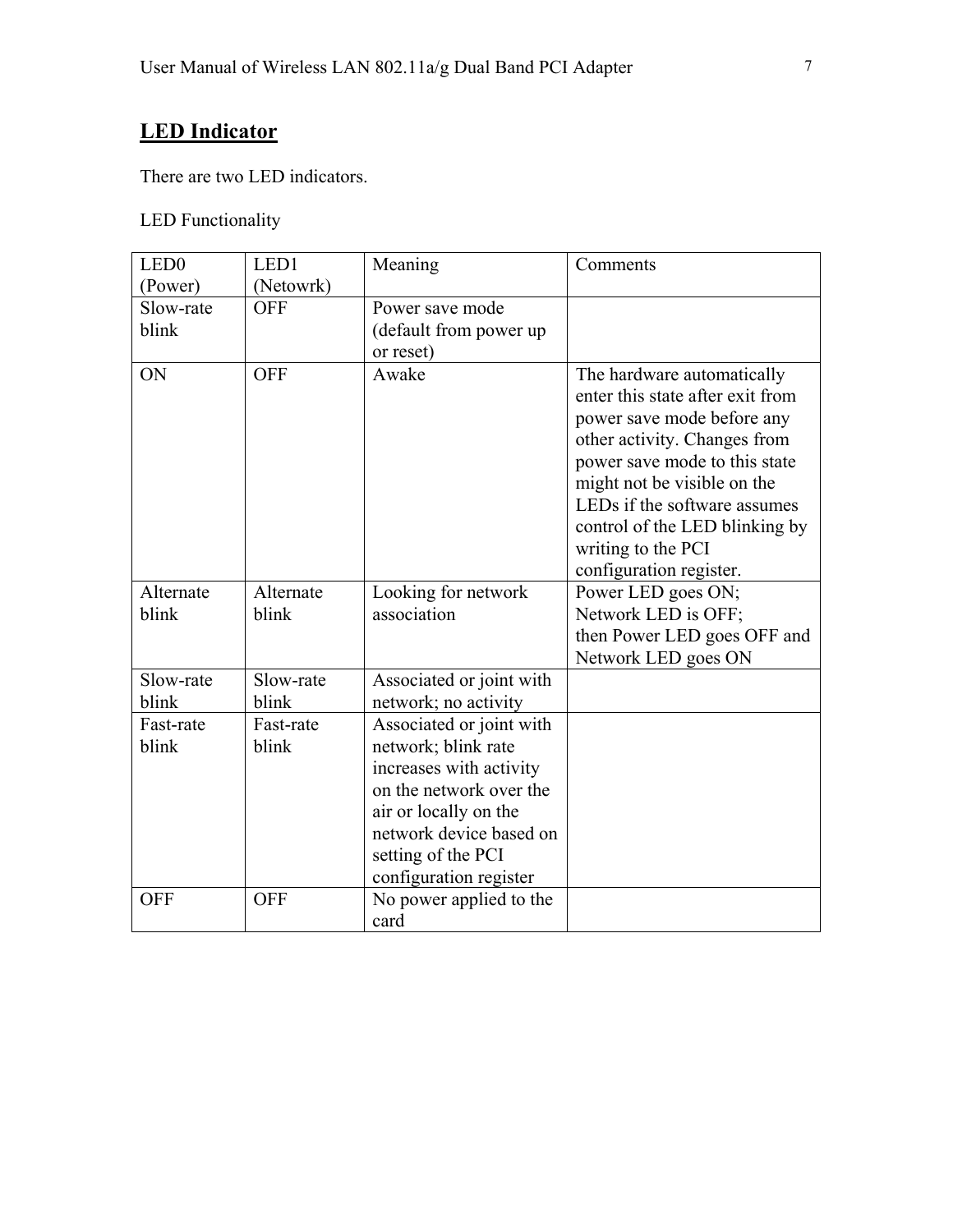### **Regulatory Compliance Information**

#### **Radio Frequency Interference Requirements**

This device is restricted to indoor use due to its operations in the 5.15 to 5.25 GHz frequency range. FCC requires this product to be used indoors for the frequency range 5.15 to 5.25 GHz to reduce the potential for harmful interference to co-channel Mobile Satellite systems.

High power radars are allocated as primary users of the 5.25 to 5.35 GHz and 5.65 to 5.85 GHz bands. These radar stations can cause interference with and/or damage this device.

#### **Declaration of Conformity**

 We, Actiontec Electronics, Inc. located in 760 North Mary Ave., Sunnyvale, CA 94086 USA

declare under our sole responsibility that the product 802PAG – 802.11a/b/g Dual Band PCI Adapter complies with Part 15 of FCC rules. Operation is subject to the following two conditions:

- (1) This device may not cause harmful interference, and
- (2) This device must accept any interference received, including interference that my cause undesired operation.